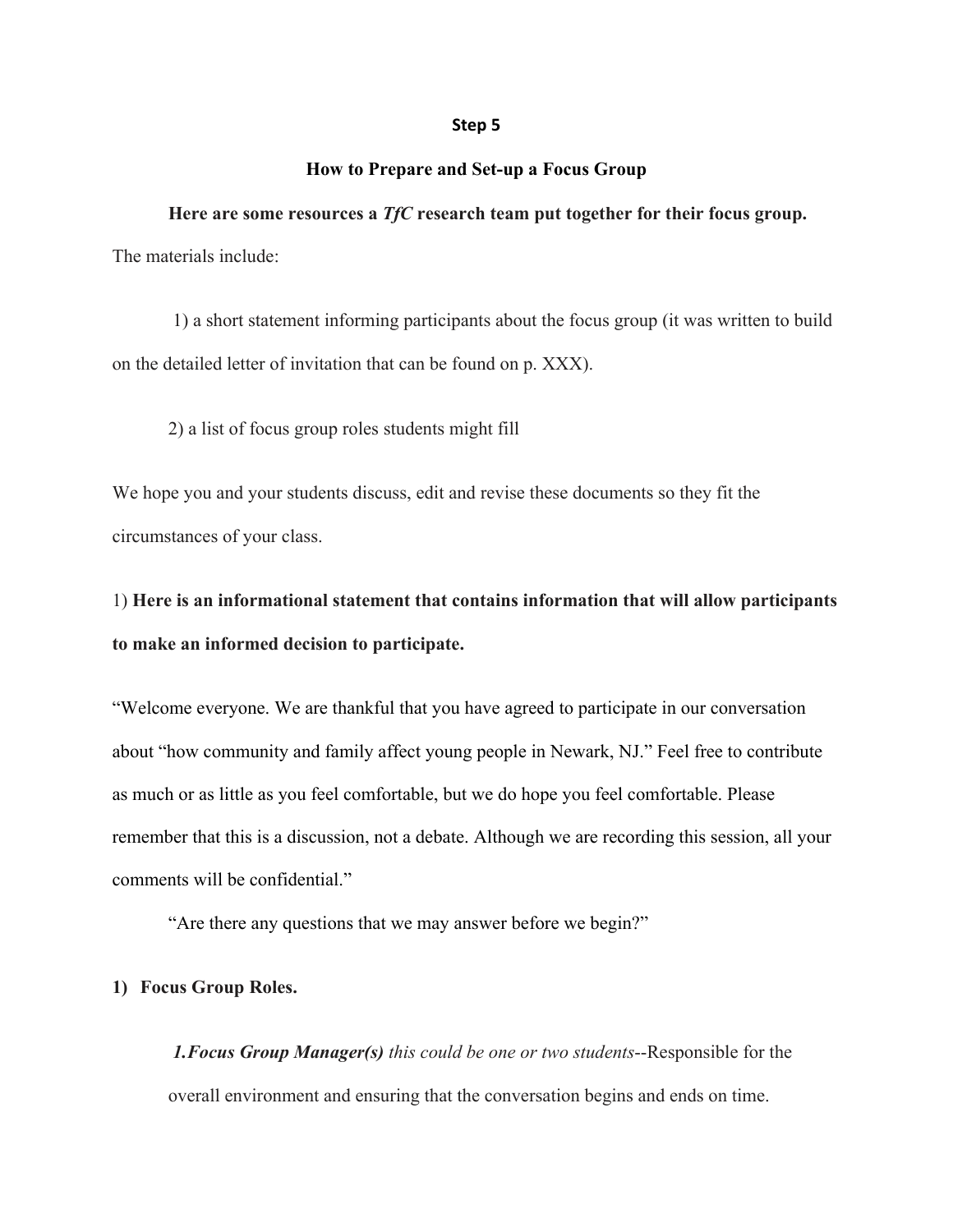Some tasks for focus group manager(s):

- Set up chairs in a circle or in a manner that will make face to face conversation easier—all participants should be able to see the faces of all other participants.
- Greet people and make sure they are comfortable throughout the time they are participating
- Introduce yourselves by name and the class members as a group.
- State the purpose of the group and the time available, even if you think participants already know.
- Monitor whether the prompts are being covered and how you are doing on time. Agree in advance on a discreet signal such as a note to one of the moderators to let them know: "10 minutes left." At an appropriate pause in the discussion, let the participants know how much time is left.
- Pay attention to the participants during the focus group
	- o Are they comfortable—i.e. do they need a glass of water, the window opened or closed?
	- o Are they engaged?
	- o Is anyone getting uncomfortable, upset or sad? (If so, approach them privately and see if they need anything.)
- DON'T OVERTHINK THIS JOB. Your job is simple: anticipate problems and challenges and act before they happen. If you are not sure what is needed? Ask yourself: if you were a participant what would make you comfortable and (thus) more likely to be honest in the focus group? Try to do these things—whether they are large or small—for your focus group participants.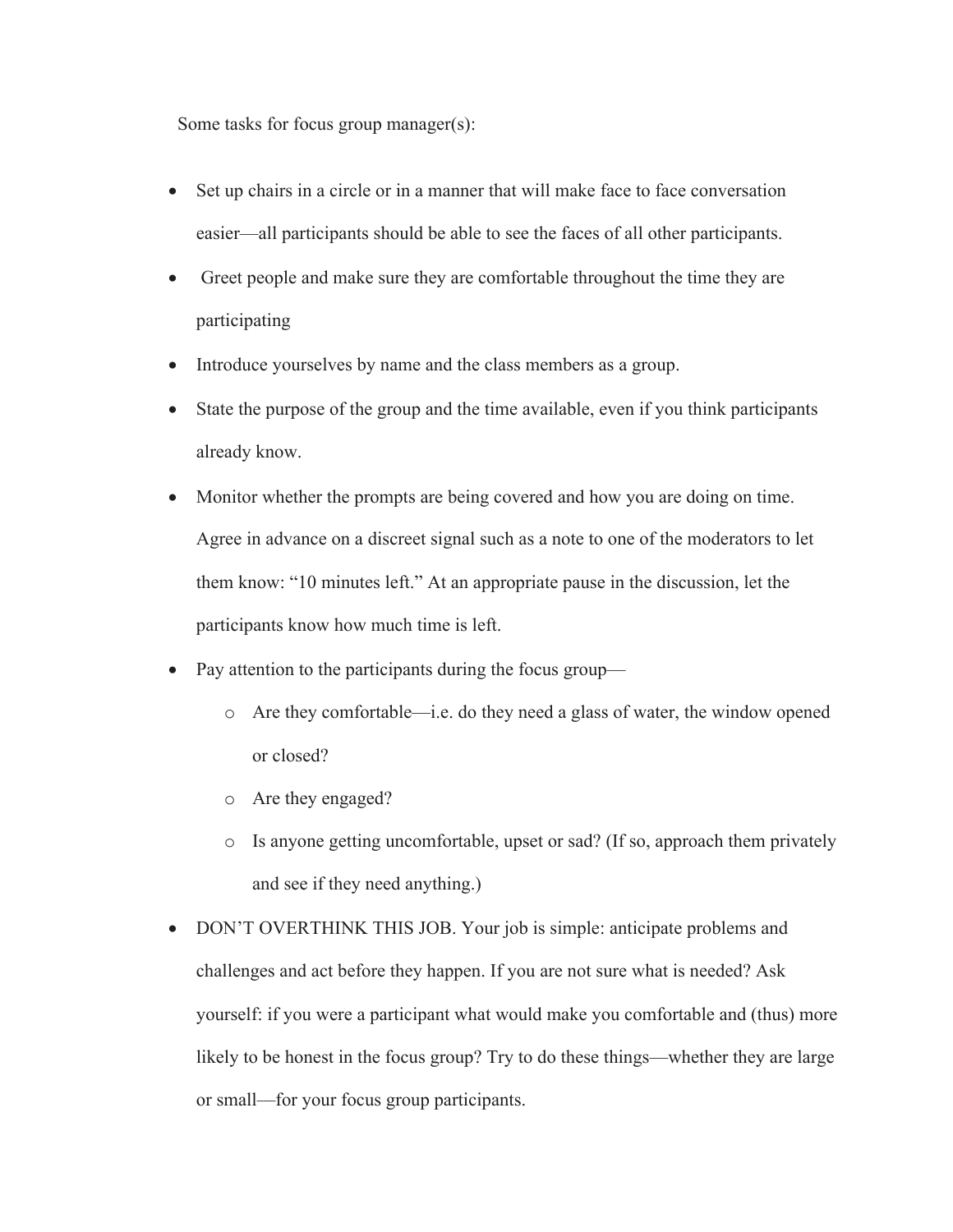1. *Focus group moderator(s) could be one or two students*—Lead the discussion and make sure participants are comfortable enough to speak freely and honestly.

Have your students ask themselves, if they were participating in a focus group, what should moderators do (and not do) to make the experience easier, more relaxed and honest? The answer to this question should be what your students should do when they moderate their focus group.

After considering the comfort of participants, the moderator(s) should be focused on the research question—here, understanding how families *influence* young people—and realize the prompts are concrete ways to get people to help us answer this question. Moderators, then, should be familiar—i.e. not have to read them-- with the prompts. They should also—along with the managers--ensure that the entire group is relaxed and participating and that a wide range of views are expressed. The role requires full engagement in the discussion, not just asking the questions/prompts. We encourage our most mature and observant students to volunteer for the moderator role(s).

## *General tips for focus group moderators:*

- Don't be afraid of a little silence after you ask a question, let participants think
- Be flexible and sensitive—if people are not engaged, make some changes, talk less maybe.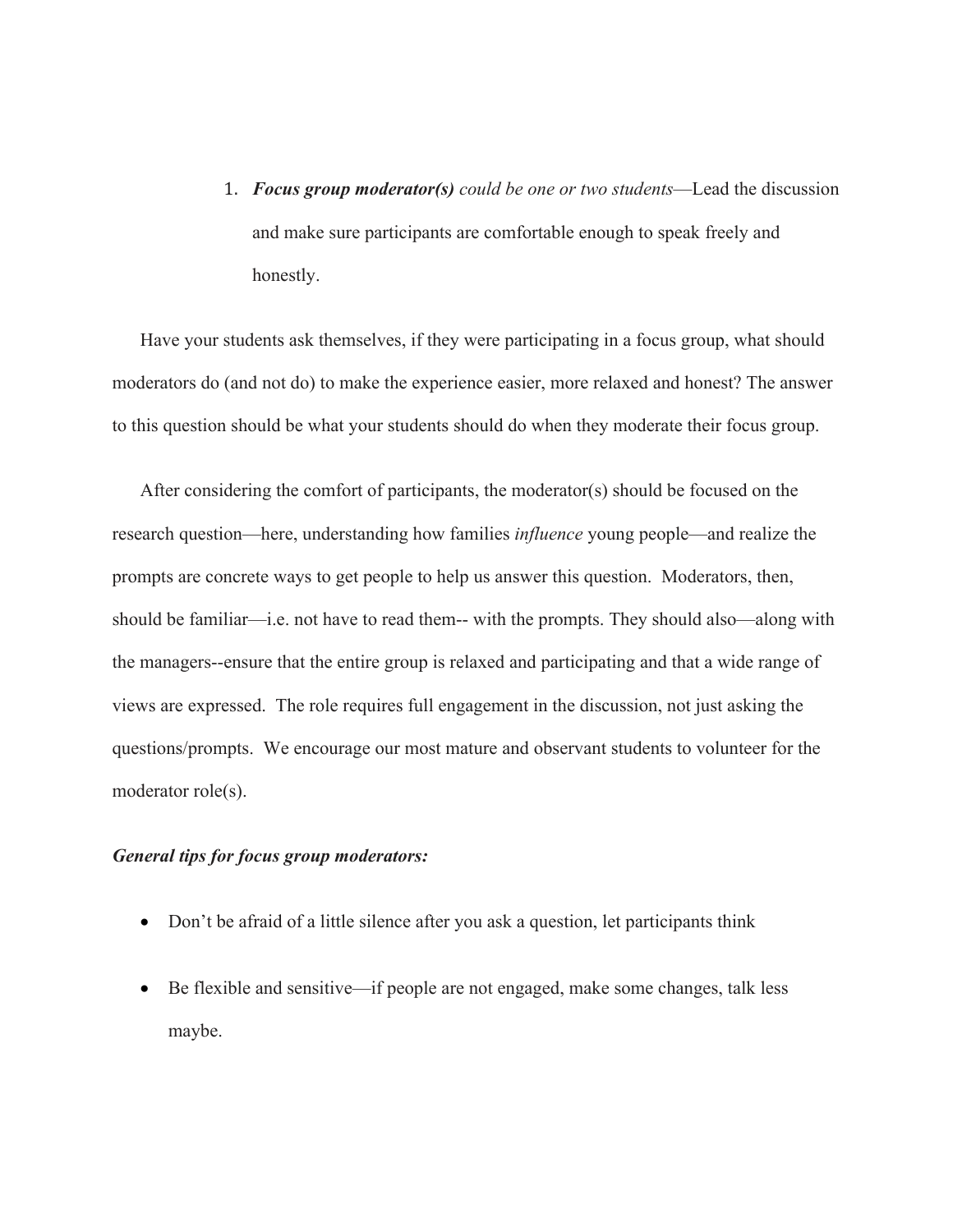- Don't feel the conversation must go though you—let participants build on each other's comments.
- Don't judge—we are looking for honesty, not the right answer.
- Get everyone involved, without putting anyone on the spot: "What do other people think?" "what are you thinking?' "Does anyone agree (or disagree) with that comment?"
- Connect comments
- Ask follow-up questions. For example, "that is incredibly interesting or "can you tell us more?"
- RELAX—people are participating because they want to talk, your job is to channel the conversation.
	- 2. *Focus Group Note takers: should be at least two students so the class will have an accurate transcript--*Responsible for recording the conversation, body language, atmosphere, etc.

# *General tips for focus group note takers*:

- Create a template for note taking.
- Before the conversation begins, fill in or write down the date, time, location, topic, and number of people.
- Use a seating chart, give each participant a number, and use these numbers to identify participants when they speak.
- Write questions and answers in a shorthand that the record-keeper can read later. For example, write without vowels and abbreviate words such as "mgt" for